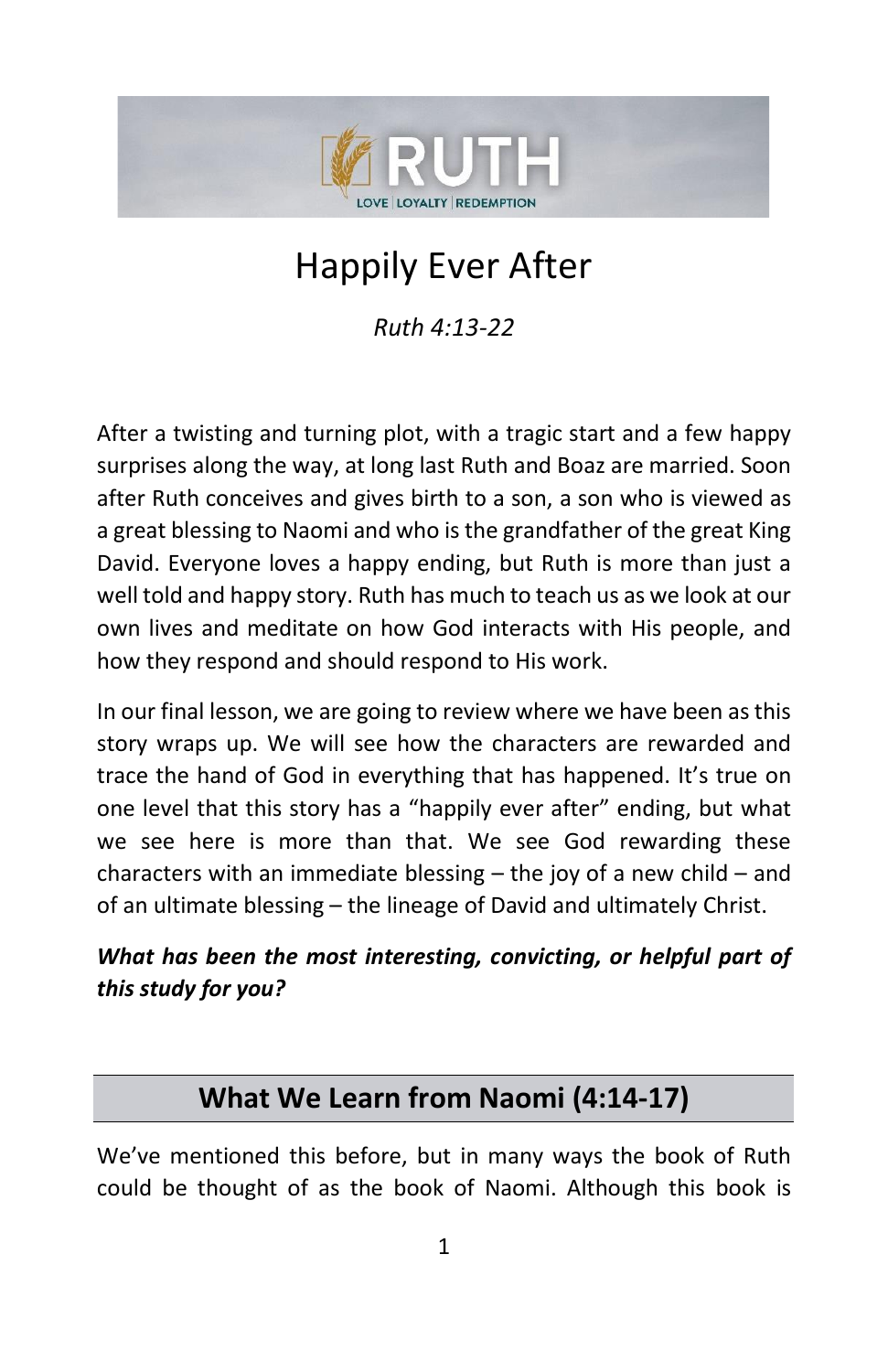named after Ruth, and although Ruth is the heroine of the story, Naomi is the focus at the beginning and the end. Once Ruth and Boaz have a child the focus is turned once again to Naomi as she cares for the child and the woman of the city recite a blessing over her. As we look at the life of Naomi, we see God's gracious working in the life of someone who had become bitter and despondent with the hand she had been dealt.

### **Naomi was embittered when she felt abandoned (Ruth 1)**

Naomi and Elimelech left the land of Israel and then their two sons married foreign women. After those choices tragedy after tragedy follows, to the point where Naomi wanted to be called "bitter" because in her mind the Lord had dealt bitterly with her (1:20). She told her daughters-in-law to go back to Moab because "it grieveth me much for your sakes that the hand of the LORD is gone out against me" (1:13). Many people today feel bitter because of the difficulties they must face. Sometimes those challenges are a result of their sin (Hebrews 12:1ff) and sometimes they are merely a result of God's sovereignty bringing trials into their lives. Those that view God as abandoning them, however, will face those trials with bitterness and hopelessness.

### *Was Naomi right to blame God for what was happening to her?*

### *Even if God was behind these bad things happening, how should she have responded?*

### **Naomi was hopeful when she saw God's work (Ruth 2-3)**

The turning point for Naomi is when Ruth comes home with a ton of food, much more than Naomi could have dreamed of. Not only that, but the generous man behind this wonderful day of harvesting was none other than Boaz, a close relative. We can almost here the excitement in Naomi's voice when she said "Blessed be he of the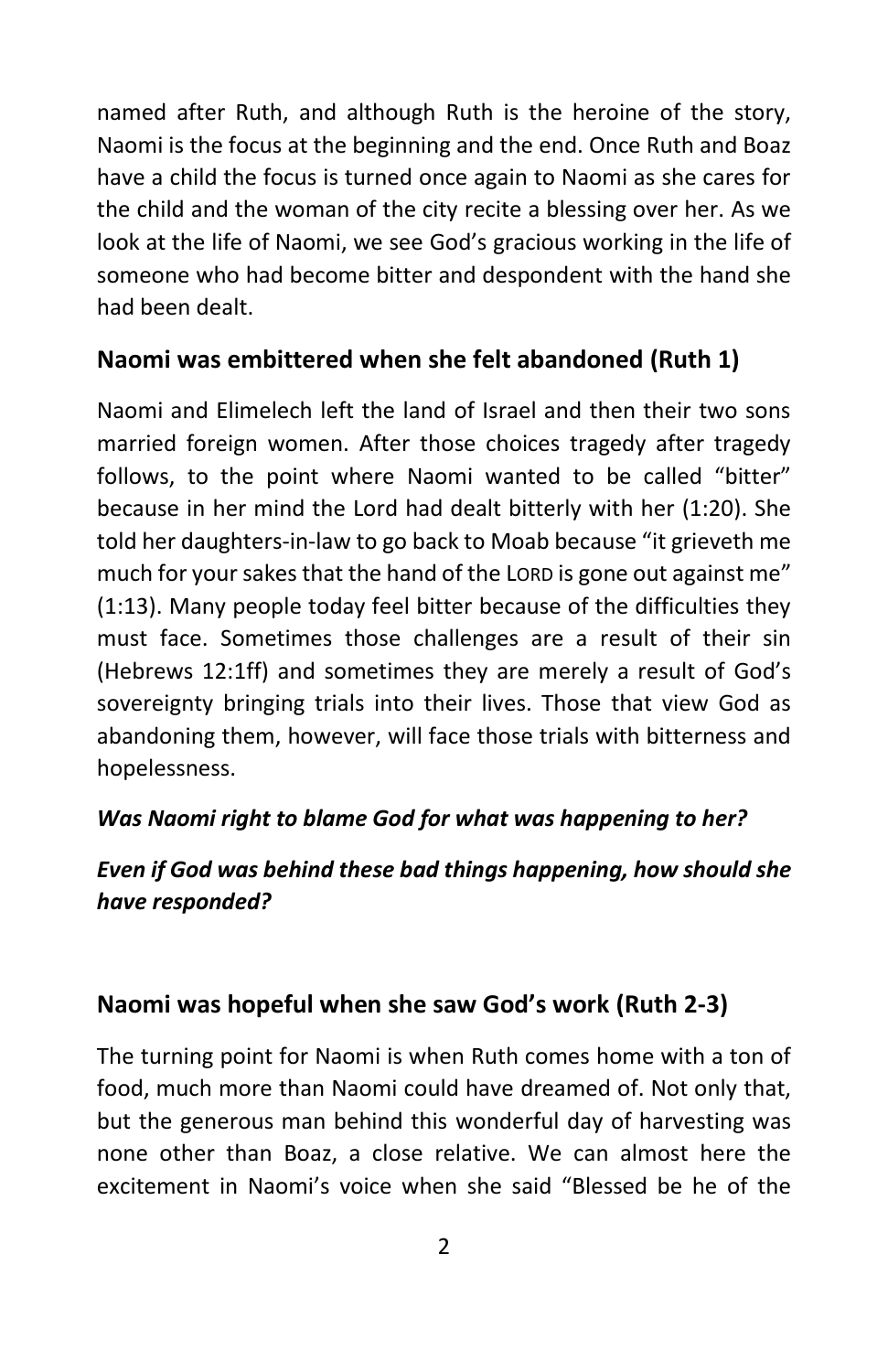LORD, who hath not left off his kindness to the living and to the dead" (2:20). Once she hoped, she began to plan (3:1-4), and her plan ended up leading to a happy marriage and a grandson.

Many people today have given up hope that God is at work in their life. They see situations that look hopeless, and they've stopped trying and planning because they've stopped seeing God in the picture.

### *How can we help people to have hope in God who seem to have lost hope?*

*What does it look like to live with a hopeful view of God's working in our lives?*

# **Naomi was blessed by God (Ruth 4)**

God's goal in bringing pain to His children is never driven by some dark desire to see people hurt. It's always done with a heart to see them restored to a place of blessing and usefulness. Naomi had a hard path in life, but it's a path that ultimately led to the joy of a grandson and a family that cared deeply for her. God worked through the disasters in her life to bring her to a place of dependency and hope. Even those around her recognize that the birth of Obed is a grace of God to her. God has a good plan for our lives. Sometimes that plan takes more twists and involves more pain that we might expect (or want), but that plan is always good.

### *Why do you think the book of Ruth concludes with a focus on Naomi rather than Boaz or Ruth?*

*How do you think watching Naomi's story impacted those around her, including the group that speaks to Naomi in 4:14-15?*

*Anything else from the example of Naomi that stands out?*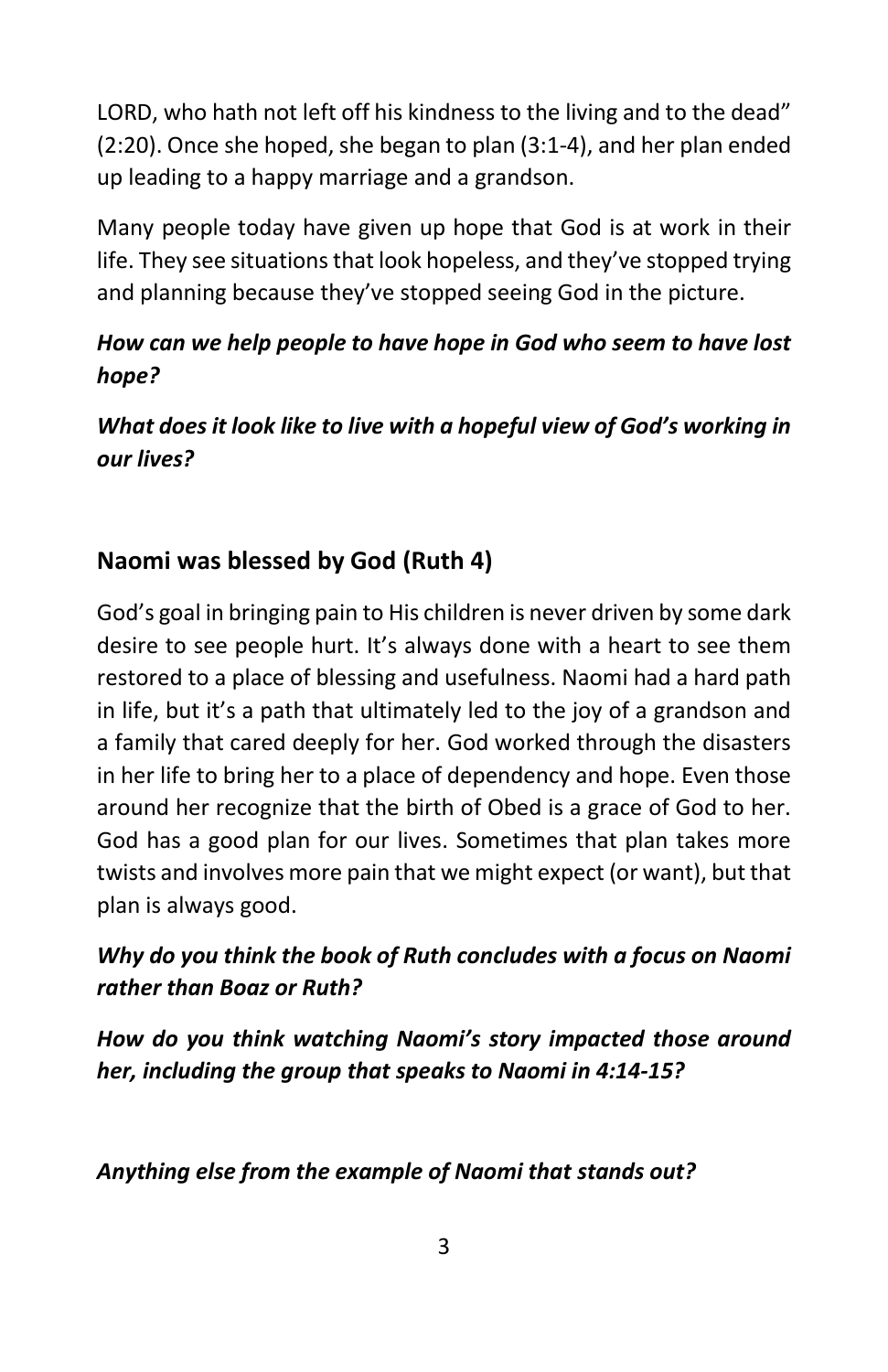# **What We Learn from Ruth (4:13, 15)**

Ruth says very little in the book of Ruth. In fact, among Boaz, Ruth, and Naomi, Ruth has the least to say. Yet her character drives the central plot, because although she may not speak as much, her actions say plenty. Ruth is an example for all of us of a quiet, submissive spirit of someone who takes big steps of faith and works hard, ultimately seeing the blessing of God.

### **Ruth steps out in faith**

#### *In what ways does Ruth show faith in this book?*

Ruth takes three important steps of faith in this book. First, she leaves behind the security of her home and family to follow Naomi into a land where she will be looked at as a foreigner (and a foreigner from one of Israel's least favorite neighbors). She then showed faith by going out and gleaning in the fields as a single, foreign woman. Finally, Ruth took a step of faith by following through on Naomi's advice and proposing to Boaz, despite being younger, poorer, a foreigner, and a woman.

### *Why do you think it was that Ruth was willing to step forward in faith? How can Ruth be an example for us?*

#### **Ruth is submissive but decisive**

Many people think that to have a submissive spirit means someone sits back and doesn't do anything unless they are told. We see in Ruth someone who is quiet and submissive, but not passive. Ruth does what she's told, from requesting Naomi's permission to listening to her mother-in-law's council, from asking for permission to reap to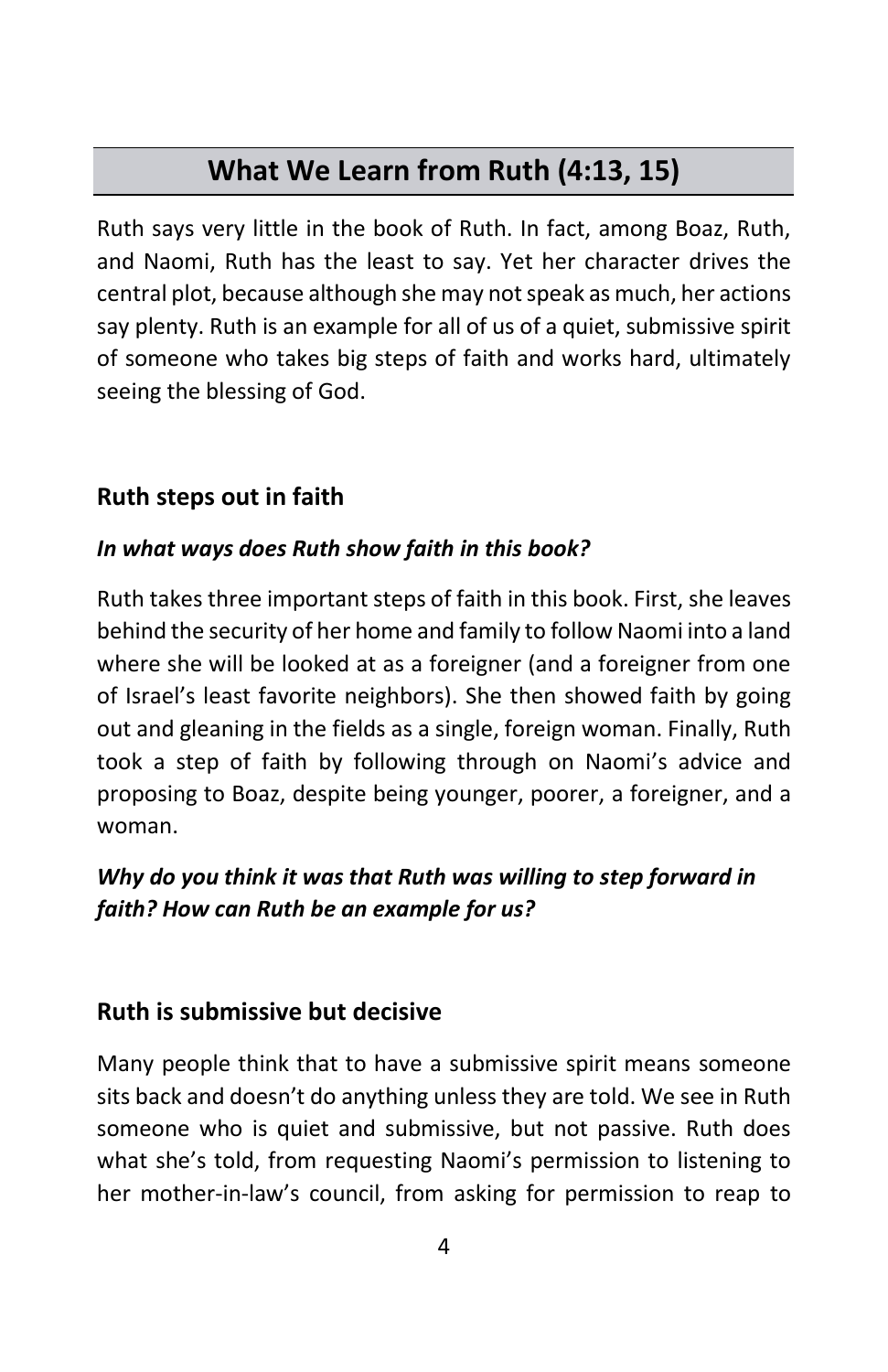doing what Boaz instructs her to do. But Ruth is not lazy. She's a driven, motivated go-getter. She's smart and hard working. She's quiet but her actions speak so loudly she doesn't need to.

### *Why do we often equate submission with passivity?*

*Can you think of any other examples of people who were submissive but ambitious and driven?*

*What other characteristics of Ruth stand out to you from the story? How else can Ruth be an example of a godly believer?*

# **What We Learn from Boaz (4:13, 17-22)**

Boaz is an admirable hero. He seeks to honor not just the letter but the spirit of the law. He desires to take care of Ruth and to do things honorably. Boaz is a picture of what God wants us to be, and he is a shadow of the ultimate noble hero we see in Jesus, who likewise understands God's laws and the spirit behind them, does things honorably, and is blessed by the Father.

### **Boaz demonstrates God's heart (Ruth 2).**

The first time we meet Boaz he steps in and makes sure that everyone is entirely clear how foreigners are to be treated in his fields: with the royal treatment. Boaz goes above and beyond to provide for Ruth by telling the men to leave more for her to gather. This exceeds any requirement of the law but fits within the purpose of the law: to show God's heart for the outcast and the poor.

### *How can we show Boaz's same heart to care for the weakest among us?*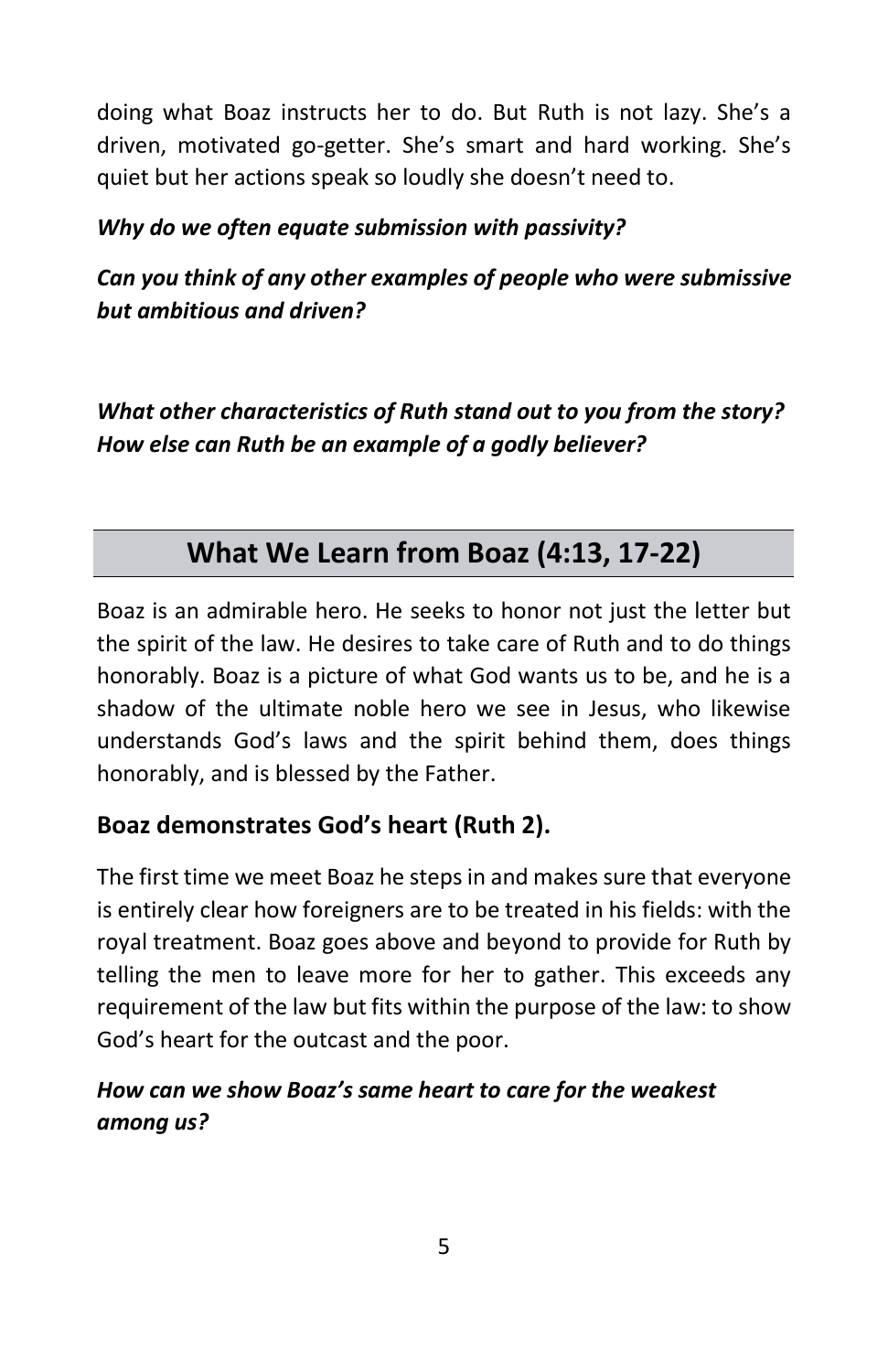## **Boaz does things honorably (Ruth 3-4)**

When Ruth proposes to Boaz, it's clear that he is honored by her request. But he knows that he is not the one first in line to redeem. So he tells her to wait, and that he will figure things out. Rather than circumventing the law and simply marrying Ruth, Boaz seeks to behave honorably, being willing to lose Ruth in the process if that is what it means to act honorably.

### *How might we be tempted to take shortcuts to get what we want, perhaps even for something that might seem good?*

*What does it look like in America to behave honorably as Boaz did?*

# **Boaz leaves a godly legacy (Ruth 4).**

Boaz left a legacy of godliness. He sought to meet the needs of others, He pointed the attention of those around to God, and for his reward was made the ancestor of the great King David. The genealogy at the end of the book is more than just a random add-on. It points to part of the reason for this whole story by pointing forward to David, showing that the godliest king Israel ever had came from this unique family and this unusually godly man.

No doubt little David heard the story of Ruth and Boaz from his grandfather Obed, and hearing tales of daring faith helped him decide at a young age that if it was worth it for his great-grandparents to follow God, it would be worth it for him, too. People are constantly watching us, and we too will one day leave behind a legacy. Although not all will have children, all of us have the responsibility to model for the next generation what faith in God looks like, and those who do have children have a unique responsibility to do this.

### *As a culture, we are less concerned with leaving a legacy than the culture during Bible times. Why do you think this is?*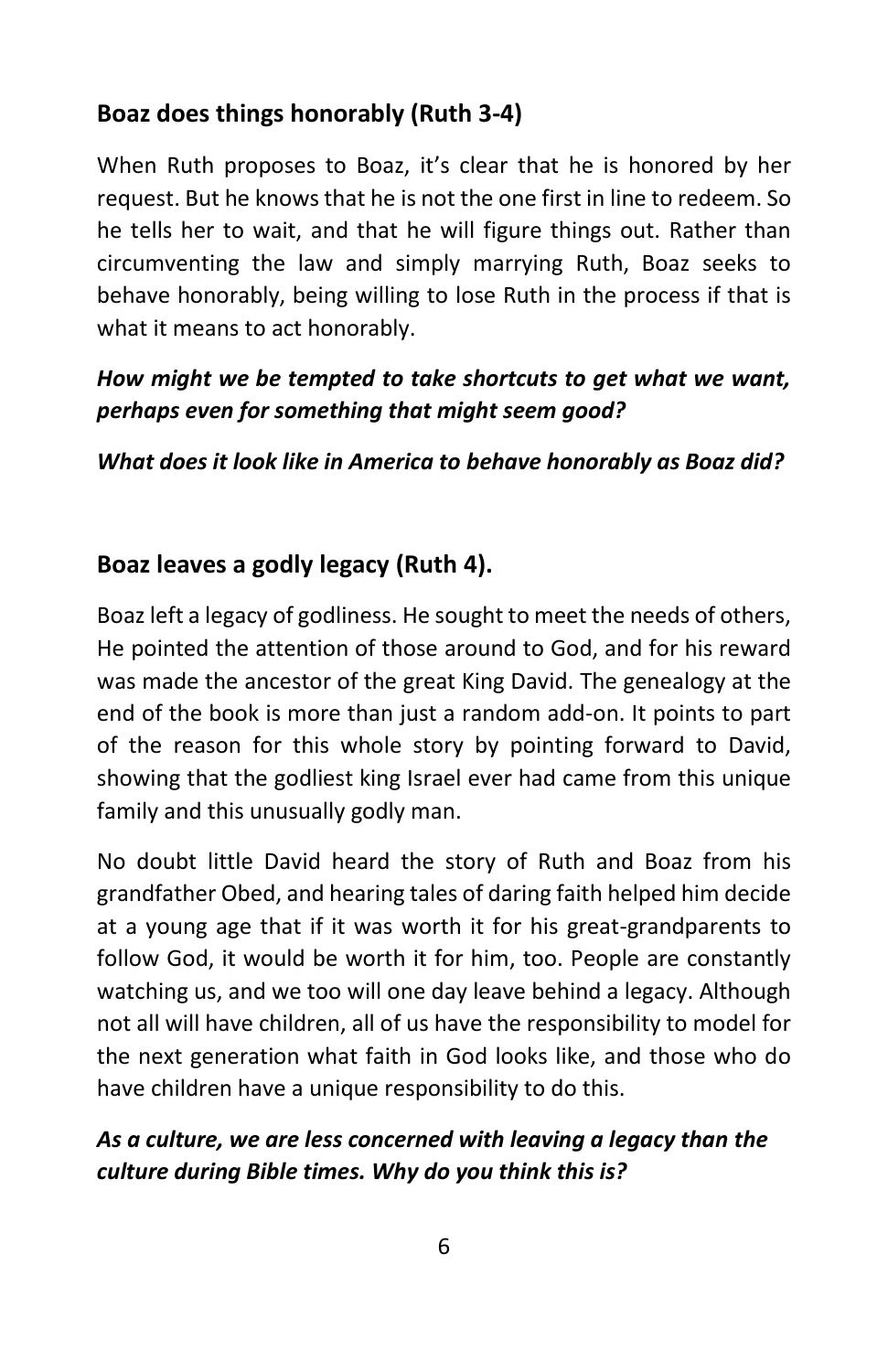*Why is it important to leave a legacy of godliness and what does that look like?*

# **What We Learn about God**

God is in many ways a silent character in the book of Ruth. The author never directly acknowledges Him until the very end of the story when we are told that the Lord gave Ruth conception (i.e., Ruth became pregnant as a result of God's gift). Everywhere else in the book what we read of God comes from the speech of the characters.<sup>1</sup> We might wish to get more of the Bible's perspective on things. What was God thinking? Why did He do things this way and not another way? But a careful reading of this story will reveal much to us about God and how he works in our lives.

### **God's sovereignty**

As we just mentioned, throughout the whole book of Ruth, God is only mentioned as a character directly by the author one time (4:13). Yet on several occasions others recognize that God is at work, and it's clear that the author wants us to understand that God is at work.

# *Why do you think it is that the author holds back from directly telling us what God did or what God is thinking throughout the story?*

In many ways, the book of Ruth is like our own lives. We don't get a divine commentary on why everything happens the way it does.

 $1$  The one possible exception to this is in Ruth 1:6, where the passage reads "…she had heard in the country of Moab how that the LORD had visited his people in giving them bread." Even here, however, the statement is a report of something Naomi heard, rather than the direct statement of the author as in 4:13.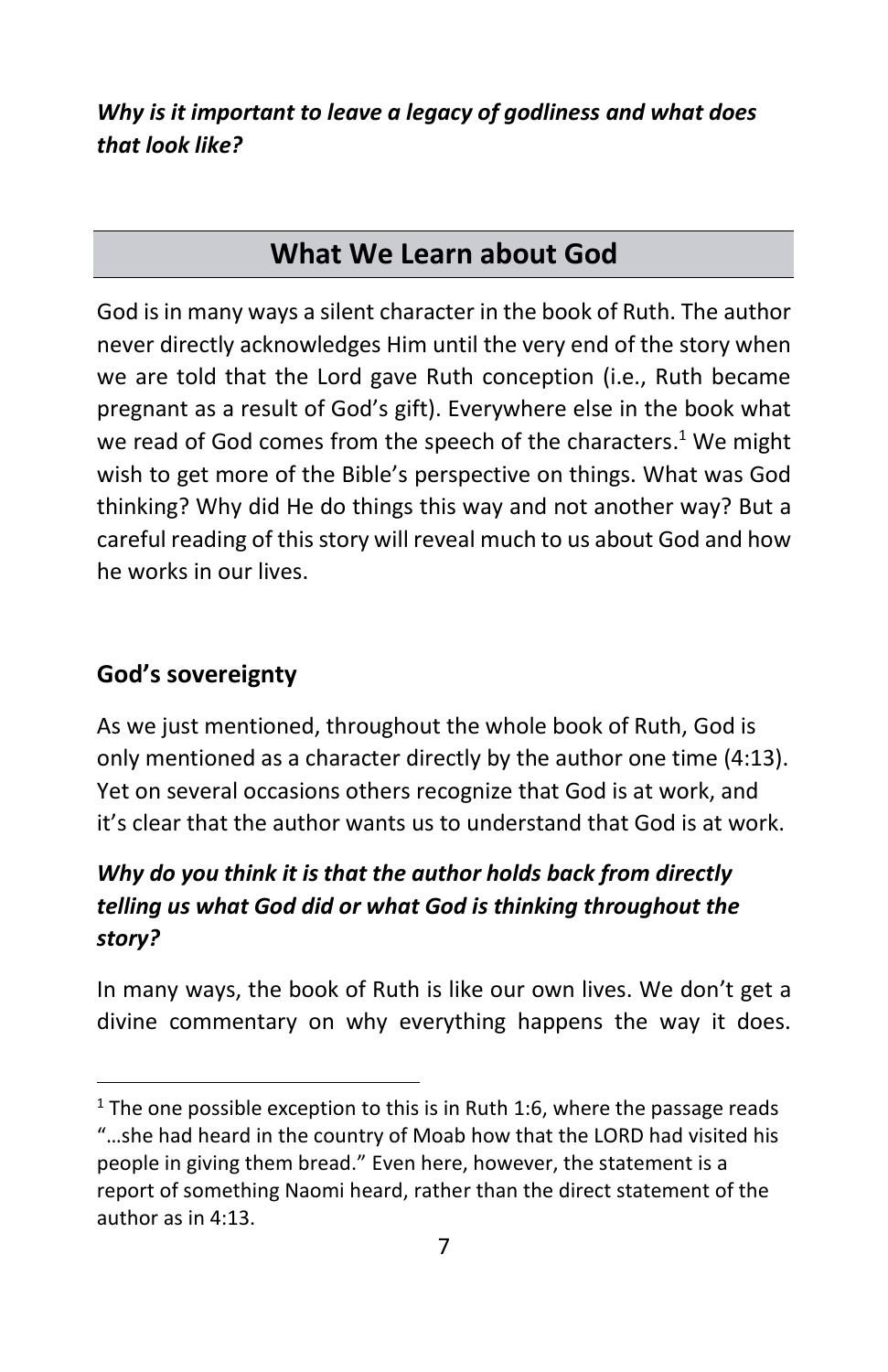Instead, we have God's Word and our life, which we are told is under God's control. It is up to us, then, to come to God's Word in faith and seek to trace God's hand in our lives as best as we are able, realizing we will never get the full picture until we get to heaven.

### *In what ways was God at work in the book of Ruth?*

### *What can we learn about God's sovereign working from the book of Ruth that can be a help to us?*

### **God's kindness**

When we realize that God is behind everything in the book of Ruth, we come to realize that He is a very good God. He is working to bring out a good end for everyone involved. We see a God who is patient with Naomi's bitterness, who honors Boaz's desire to do things right, and who richly blesses this foreigner who abandoned her gods for Him. You can almost see a smile on His face as He draws up this plan to richly bless everyone involved in this story. Too often the God we picture is one who likes to make us miserable. Who brings us through trials simply because He thinks it's fun, or because He thinks were not good enough for Him. The God of the Bible, and specifically the God of Ruth, is a God who loves, who is kind, and who proves Himself strong on behalf of those who fear Him. If our first mental picture of God is folded arms and a big frown, we've got a pretty warped view of God.

#### *Why do many people tend to be suspicious of God?*

*How can we come to truly believe that God's posture toward us is one of kindness?*